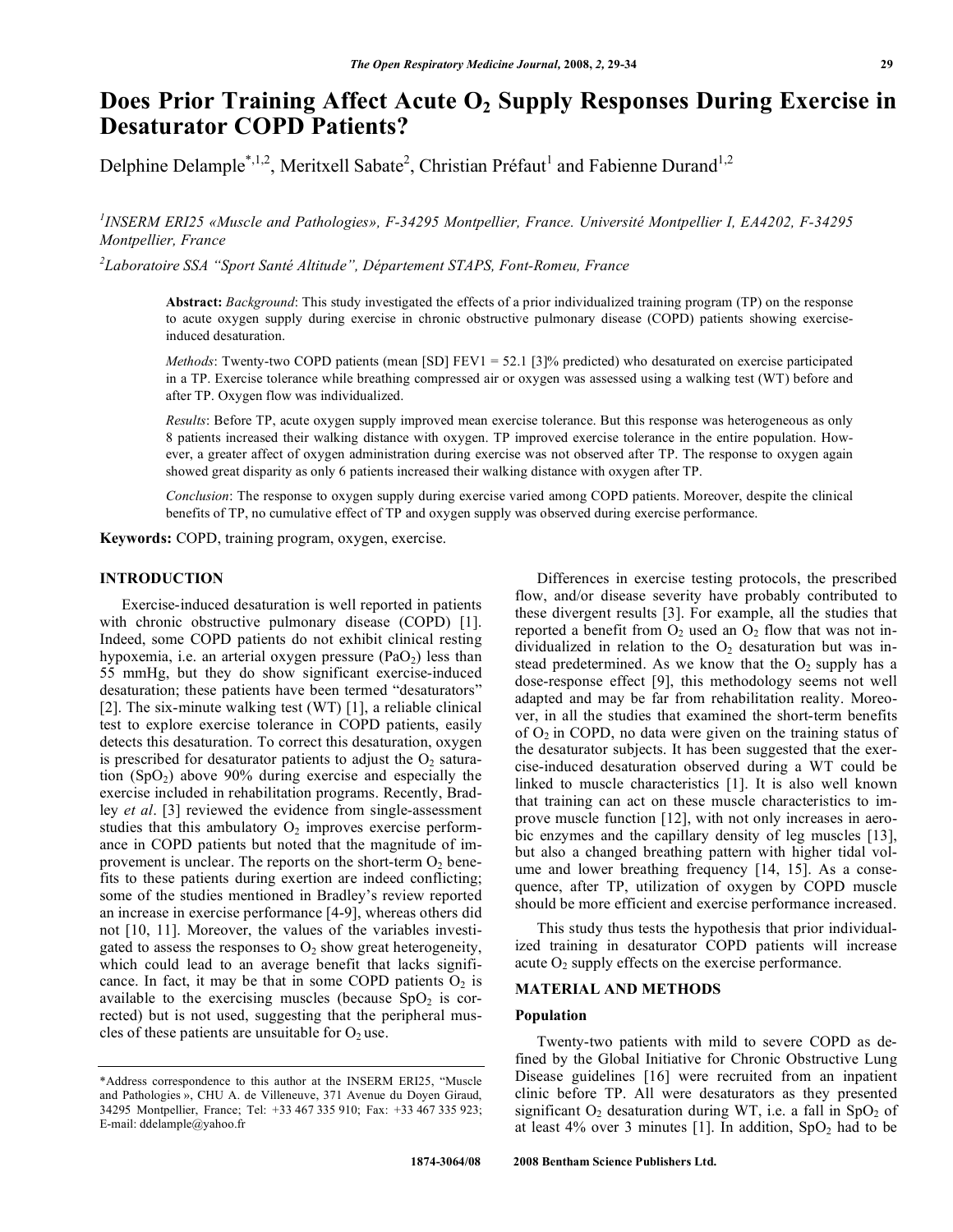lower than 90% to be qualified for acute  $O_2$  supply, i.e. ambulatory oxygen therapy. All patients were stable at the time of the study and no one was treated by long-term oxygen therapy or suffered from clinical cardiovascular, neurological, or any other disease that might have contributed to dyspnoea or exercise limitation. The protocol was explained to each subject and all gave written informed consent.

#### **Initial Assessments**

 All patients underwent pulmonary function testing including spirometry and lung volumes determined by plethysmography (V6200 Autobox; Sensormedics; Yorba Linda, CA, USA). Measurements of resting arterial blood gas levels while the patients breathed room air were obtained during a period of clinical stability and quantified with a blood gas analyser (pHOx Plus L, Nova Biomedical, Waltham, MA, USA).

 All patients performed a cardiopulmonary exercise test (CPET) on an electrically-braked cycle ergometer (Ergometrics 900; Ergoline; Bitz, Germany) following the individualized protocol usually used in our laboratory. On-line calculations of whole-body oxygen consumption  $(VO<sub>2</sub>)$  were averaged sequentially over 15-s intervals and displayed on a screen monitor to observe the progress of the test. Heart rate (HR) was measured continuously throughout the test by 12 lead electrocardiography. The ventilatory threshold was determined using the ventilatory equivalents of  $O_2$  and  $CO_2$ method [17].

### **6-Minute Walking Test (WT)**

 The WT was performed around a perimeter of 31.5 m. Each subject performed two tests to allow the observation of any variability due to "learning", with a rest of approximately 1 hour between tests. The second test was performed only if  $SpO<sub>2</sub>$  and HR were identical to the values before the first WT. Patients were asked to walk at their own maximal rate and we retained the greater distance of the two tests. They were asked to cover as much ground as possible in 6 minutes while maintaining a steady rate without running. No encouragement was given, and they were informed each minute of the remaining time. The patients were allowed to stop, but they could start again, if possible, within the allocated 6 minutes. Arterial oxygen saturation  $(SpO<sub>2</sub>)$  and HR were monitored throughout the walk every minute using a pulse oximeter (Nonin 8500 M; Nonin Medical, Inc., Minneapolis, MN, USA). The patients were asked to indicate their level of breathlessness using a visual analogue scale before and immediately after each walk.

### **Determination of O2 Flow**

As there is no official consensus to individualize  $O_2$  flow supply according to  $O_2$  desaturation during the WT, we used the methodology of our clinic. This methodology has been used for several years and provides good re-saturation with  $SpO<sub>2</sub>$  equal to or above 90%. When the patient exhibits  $SpO<sub>2</sub>$ between 90 and 85%, an  $O_2$  flow of 2 litres is given. When 84  $\geq$  SpO<sub>2</sub>  $\geq$  80%, O<sub>2</sub> flow amounts to 4 litres. For SpO<sub>2</sub> < 80%,  $O_2$  flow is 5 litres.  $O_2$  flow was *via* cylinder and nasal specs.

# **Training Program (TP)**

 All patients participated in an in-patient training program for 4 weeks. The whole-body exercise training included stationary cycling, walking, swimming, and team sports. The exercise intensity was individualized according to target heart rate, i.e. the heart rate at the ventilatory threshold (VT) determined during CPET. This intensity was continuously monitored with a cardiofrequency meter and maintained throughout all exercise. The desaturator COPD patients did not always exhibit  $O_2$  desaturation during TP and ambulatory  $O<sub>2</sub>$  was only used when necessary. For most of the program, in fact, they did not receive  $O_2$ . Training sessions were held 6 days per week and lasted 45 minutes on average. Training volume per week was  $15.1 \pm 1.2$  h on average and divided in four sessions of stationary cycling (45 minutes per session), three sessions of swimming and team sports (45 minutes per session) and 4 sessions of walking (one or two hours per session). All sessions were supervised by a physiotherapist.

### **Protocol**

 Initial assessments were made on admission to the clinic. One to three days after CPET, all patients performed 2 WTs on the same day. The first test (basal WT [BWT]) was performed while they breathed room air. The second test (AIR-WT) was performed while they breathed compressed air. At least one day later the patients were tested during WT whilst breathing oxygen  $(O_2-WT)$ . The O2-WT was performed twice as it is well known that the best performance is generally obtained from the second test. Oxygen flow was adjusted in all patients to reach an  $SpO<sub>2</sub> > 90%$ . Before each WT, they breathed the gas mixture for 15 minutes. Two indistinguishable cylinders located at the middle of the walking perimeter, one with compressed air and one with  $O_2$ , were connected to a 15-m tube ending in a nasal cannula. The patients did not know which gas was added. This experimental protocol was conducted by the same investigator before and after TP with the same flow of  $O_2$  and compressed air.

### **Statistical Analysis**

Results are expressed as mean  $\pm$  SEM. For each variable of interest, a two-way analysis of variance (ANOVA) with repeated measures was performed. One way was assigned for training condition (before/after) and the other for  $O_2$  supply (without/with). When ANOVA detected a significant main effect, post-hoc comparisons were made using a Tukey test. The comparison between the oxygen responder group and the non-responder group was performed using an *unpaired t test*. Significant differences were declared when p<0.05.

# **RESULTS**

# **Baseline Characteristics**

 Table **1** shows the baseline characteristics of all the patients. The patients present a marked limitation of their aerobic capacity (VO2max =  $50.4 \pm 3.4\%$  predicted). They had moderate chronic obstruction (FEV<sub>1</sub> = 52.1  $\pm$  3% predicted) and mild resting hypoxemia (PaO<sub>2</sub> =  $67.4 \pm 1.5$  mmHg). All patients showed clinical desaturation with a mean fall in SpO<sub>2</sub> equal to 12.1  $\pm$  1.3% and SpO<sub>2</sub> at the end of WT equal to 81.1  $\pm$  1.5%. During the O<sub>2</sub>-WT, 6 patients required a flow of 2 L, 8 patients required 4 L, and 8 patients required 5 L.  $O_2$  administration thus prevented critical desaturation in all subjects and no patient had their  $SpO<sub>2</sub>$  level fall to < 90%  $(End O<sub>2</sub>-WT SaO<sub>2</sub> = 90.9 \pm 0.6\%).$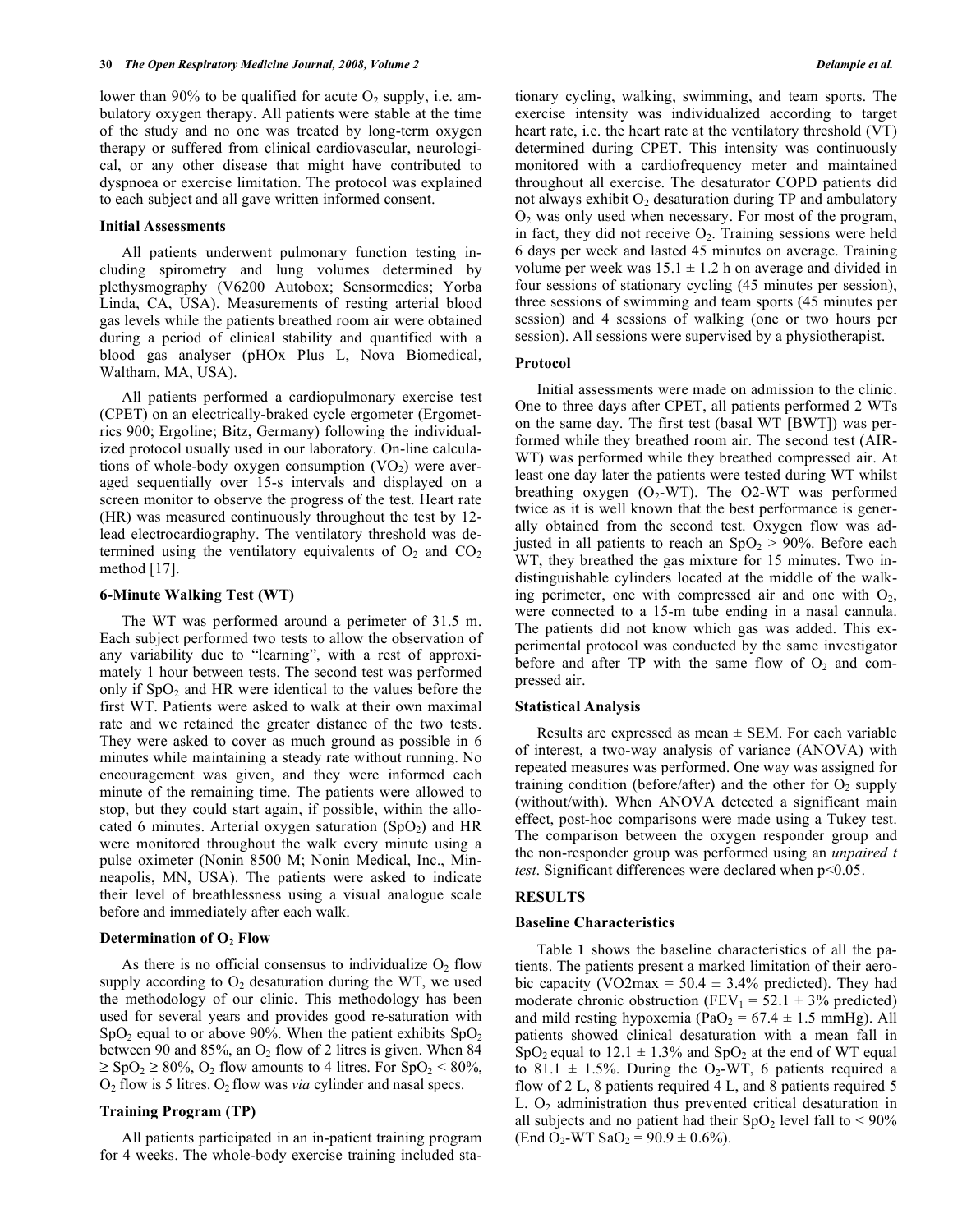**Table 1. Anthropometric, Spirometric and Physiological Data of COPD Patients Before Training Program** 

| <b>Variables</b>                  | <b>Values</b>  |  |
|-----------------------------------|----------------|--|
| Age $(yr)$                        | $61.9 \pm 1.9$ |  |
| Female: Male                      | 07:15          |  |
| BMI (kg/m <sup>2</sup> )          | $26.1 \pm 0.9$ |  |
| Peak VO <sub>2</sub> (%predicted) | $50.4 \pm 3.4$ |  |
| Maximal HR (bpm)                  | $125 \pm 7$    |  |
| HR at ventilatory threshold (bpm) | $115 \pm 6$    |  |
| $FEV1$ (% predicted)              | $52.1 \pm 3$   |  |
| $FEV1/FVC$ (%)                    | $55.7 \pm 2.7$ |  |
| $PaO2$ (mmHg)                     | $67.4 \pm 1.5$ |  |
| AIR-WT distance (m)               | $458.2 \pm 20$ |  |
| Baseline dyspnoea                 | $1.3 \pm 0.3$  |  |
| End AIR-WT dyspnoea               | $6.1 \pm 0.6$  |  |

*Definition of abbreviations*: BMI = body mass index; FVC: forced vital capacity; HR: heart rate. Values are mean ± SEM.

### **O2 Responses Before TP**

 Comparison of the distance walked during AIR-WT versus  $O_2$ -WT showed a statistically significant effect of  $O_2$  on walking distance (Table **2**, p<0.05) with no change in HR at the end of WT. This increase in walking distance was associated with a significant effect of  $O_2$  on dyspnoea (p<0.05), which was  $6\%$  lower at the end of  $O_2$ -WT than at the end of AIR-WT. No effect of  $O_2$  on HR at rest or at the end of WT was observed (Table **2**). Nevertheless, high variability was noted in the  $O<sub>2</sub>$  response. In line with the literature, we considered the patients who increased their walking distance by at least 10% while breathing oxygen to be oxygen responders (see *Methodological considerations* in the discussion). Thus, compared with AIR-WT, during  $O_2$ -WT 14 patients showed no improvement in exercise tolerance and 8 patients increased their walking distance (18.2  $\pm$  2.7%, i.e. 74  $\pm$  10.8 m on average) (Fig. **1**). No basal parameter predicted the occurrence of  $O_2$  benefits during  $O_2$ -WT. However, oxygen responders seemed to have greater disease severity than nonresponders (FEV<sub>1</sub> = 46.8  $\pm$  4.9% predicted *vs* 53.7  $\pm$  3.5% predicted, respectively) as well as lower exercise tolerance (distance walked during AIR-WT before TP:  $407.5 \pm 27.5$  m *vs*  $487.2 \pm 24.6\%$  predicted, respectively; p<0.05).

## **Effects of TP**

 Endurance capacity, measured as an increase in the distance walked during WT, improved significantly after 4 weeks of training  $(458.2 \pm 20 \text{ m} \text{ vs } 512.4 \pm 20.3 \text{ m}; \text{ p} < 0.05)$ for the entire population. The mean gain was 13.2% after training, or  $54.5 \pm 12.9$  m. Dyspnoea at rest and at the end of WT was significantly decreased after TP  $(p<0.05)$ . TP had no significant effect on HR at rest or at the end of WT (Table **2**). The benefits of TP on exercise tolerance were the same in oxygen responders and non-responders (distance walked by oxygen responders increased by  $67.4 \pm 29.5$  m and by nonresponders,  $46.6 \pm 12.2$  m).

### **O2 Responses After TP**

After TP, the same  $O_2$  flow allocated before TP was used. On average,  $O_2$  inhalation during WT increased the distance walked statistically but not clinically, compared with AIR-WT (512.4  $\pm$  20.3 m *vs* 538  $\pm$  19.9 m, respectively; p<0.05).  $O_2$  significantly decreased dyspnoea at the end of  $O_2$ -WT (-9.3% between dyspnoea at the end of AIR-WT and dyspnoea at the end of  $O_2$ -WT; p<0.05). Despite the greater dis-



**Fig. (1).** Individual data on walk distance on six minute walk test (WT) after breathing compressed air or oxygen.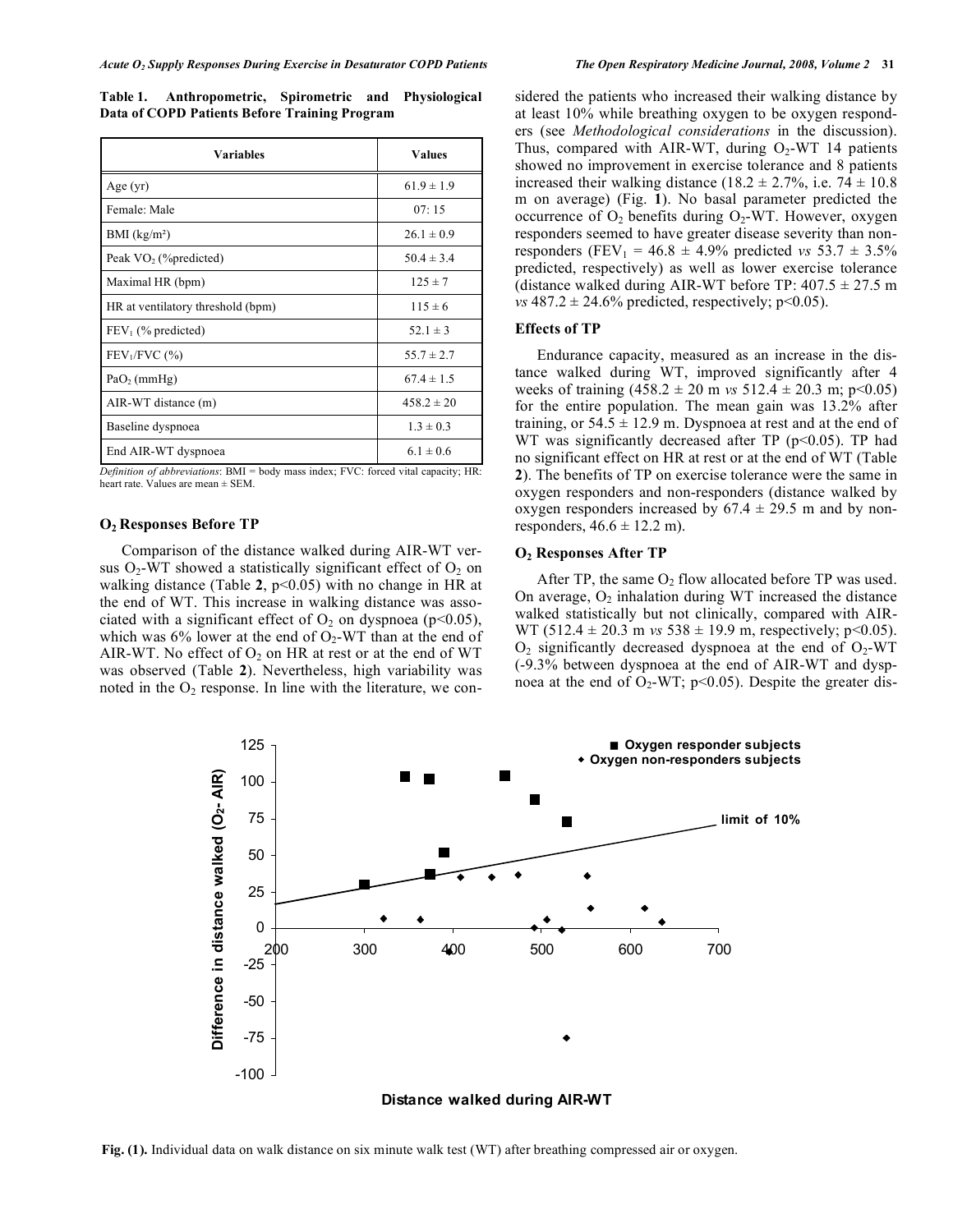| <b>Variables</b>                    | <b>Before TP</b> |                            | After TP          |                             |
|-------------------------------------|------------------|----------------------------|-------------------|-----------------------------|
|                                     | <b>AIR</b>       | $\mathbf{O}_2$             | <b>AIR</b>        | $\mathbf{O}_2$              |
| Distance (m)                        | $458.2 \pm 20$   | $489.6 \pm 19.6$           | $512.4 \pm 20.3*$ | $537.9 \pm 19.9$ * †        |
| SpO2 at rest $(\% )$                | $93.2 \pm 0.6$   | $96.9 \pm 0.4$             | $95 \pm 0.8$      | $97.1 \pm 0.5$ <sup>+</sup> |
| SpO2 at the end of the test $(\% )$ | $81.1 \pm 1.5$   | $90.9 \pm 0.7$             | $81.1 \pm 1.4$    | $91.3 \pm 1$ †              |
| Dyspnoea at rest                    | $1.3 \pm 0.3$    | $0.9 \pm 0.3$              | $0.7 \pm 0.3*$    | $0.8 \pm 0.3*$              |
| Dyspnoea at the end of the test     | $6.1 \pm 0.6$    | $5.5 \pm 0.6$ <sup>+</sup> | $5.6 \pm 0.7*$    | $4.7 \pm 0.6$ *†            |
| HR at rest (bpm)                    | $92 \pm 2.8$     | $90.4 \pm 2.5$             | $89.8 \pm 2.7$    | $90.6 \pm 2.8$              |
| HR at the end of the test (bpm)     | $117.7 \pm 3$    | $115.1 \pm 3.4$            | $119.3 \pm 2.7$   | $117 \pm 3.4$               |

**Table 2. Effects of Acute Oxygen Supplementation and Training Program (TP) on WT in COPD Patients** 

Values are represented as mean  $\pm$  SD.

\*: p<0.05 within group comparison before versus after rehabilitation.

 $\pm$ : p<0.05 comparison between O<sub>2</sub>-WT and the corresponding AIR-WT.

tances covered, HR was not modified by acute oxygen supply, before or after WT.

Individual responses to  $O_2$  supply varied greatly. After TP, when patients breathed  $O_2$  during WT, 6 increased their walking distance by  $> 10\%$  (18.7%, i.e. 73.1 m on average) but 16 showed no improvement. When we compared data before and after TP, only 4 patients who were able to increase their walking distance with  $O<sub>2</sub>$  before TP had also improved their walking distance after TP. Thus, 4 patients who were oxygen responders before TP became nonresponders after TP. And 2 patients who were oxygen nonresponders before TP became responders after TP. Again, no baseline characteristic allowed us to predict either situation.

### **Effect of Compressed Air on Walking Distance**

 Compressed air administration did not modify the results of the basal test in any patient. Walking distance during BWT was  $415.4 \pm 27$  m and  $419.5 \pm 24.3$  m, which corresponds to a 1.5% difference.

### **DISCUSSION**

 The main result of this study reported that, despite the clinical benefits of TP, a prior TP did not optimize the acute effect of  $O_2$  supply on desaturator COPD patients during a walking test. We also confirmed that the responses to  $O<sub>2</sub>$ supply of COPD patients show wide disparity during exercise.

### **Methodological Considerations**

 *Choice of exercise.* The 6-minute walking test has been validated for the detection of therapeutic improvements in exercise tolerance and dyspnoea. It thus has been widely used to show that  $O_2$  supply during exercise can improve tolerance [4, 5, 18]. Walking was reported to be associated with the lowest mean  $SpO<sub>2</sub>$  value when saturation was measured during several daytime activities [19]. In addition, WT is more sensitive to desaturation than other tests like cardiopulmonary exercise testing on cycle ergometer [1], and it provokes breathlessness. It thus appears to be a functional test well adapted to evaluating patients in their own daily surroundings.

*Protocol for*  $O_2$  *supply.* Contrary to other studies which gave a pre-determined  $FIO<sub>2</sub>$  to their patients during exercise, we individualized the  $O_2$  flow on the basis of the desaturation observed at the end of AIR-WT. This ensured that each patient reached a  $SpO<sub>2</sub> \ge 90\%$ . The  $O<sub>2</sub>$  supply protocol described above is regularly used in our institution and personal observation confirms that this individualized protocol effectively prevents desaturation during exertion. In our study, all our patients kept their  $SpO<sub>2</sub> \ge 90\%$  during WT  $(SpO<sub>2</sub> = 90.9 \pm 0.7\%$  at the end O<sub>2</sub>-WT).

 $Oxygen$  response. Studies on  $O_2$  supply and its benefits always present their results as averages. A few recent studies have focused on the heterogeneity of these results. However, none have determined the threshold above which the increase in walking distance thanks to  $O_2$  supply is clinically significant. In the literature, the variability between two WTs is less than 10% in many chronic diseases [20-24]. Moreover, Eiser *et al*. [25] observed an 8% variability between the WTs of COPD patients. We thus assumed that a variation above 10% should not be considered as variability but as clinically significant modification.

### **Results Discussion**

Our study demonstrated that before  $TPO<sub>2</sub>$  inhalation significantly increased the exercise tolerance of desaturator COPD patients. Several studies [5, 8, 26] have described improvements in the dyspnoea index and exercise performance when  $O_2$  was administered only during exercise. Some [8, 26] also noted difficulties in predicting the response to  $O<sub>2</sub>$ . In our study, no basal or WT parameter (especially exercise-induced desaturation) reliably predicted the response to  $O<sub>2</sub>$  supply during exercise. Nevertheless, disease severity and exercise capacity before TP tended to be lower in the oxygen responders. On average, our patients presented moderate chronic airway limitation (FEV<sub>1</sub> = 52.1  $\pm$  3% predicted) and Fujimoto *et al*. showed that patients with moderate severity  $(FEV1 > 50\%$  predicted) did not improve exercise capacity to the same extent as did patients with more severe disease, indicating that  $O_2$  supply during exercise might be useful only in patients with moderate to severe disease. Somfay *et al.* [9] demonstrated that  $O_2$  supply during exercise induced dose-dependent improvement in endurance and symptom perception in COPD patients. In our study, we used a low  $O_2$  flow, which was nevertheless individualized. It is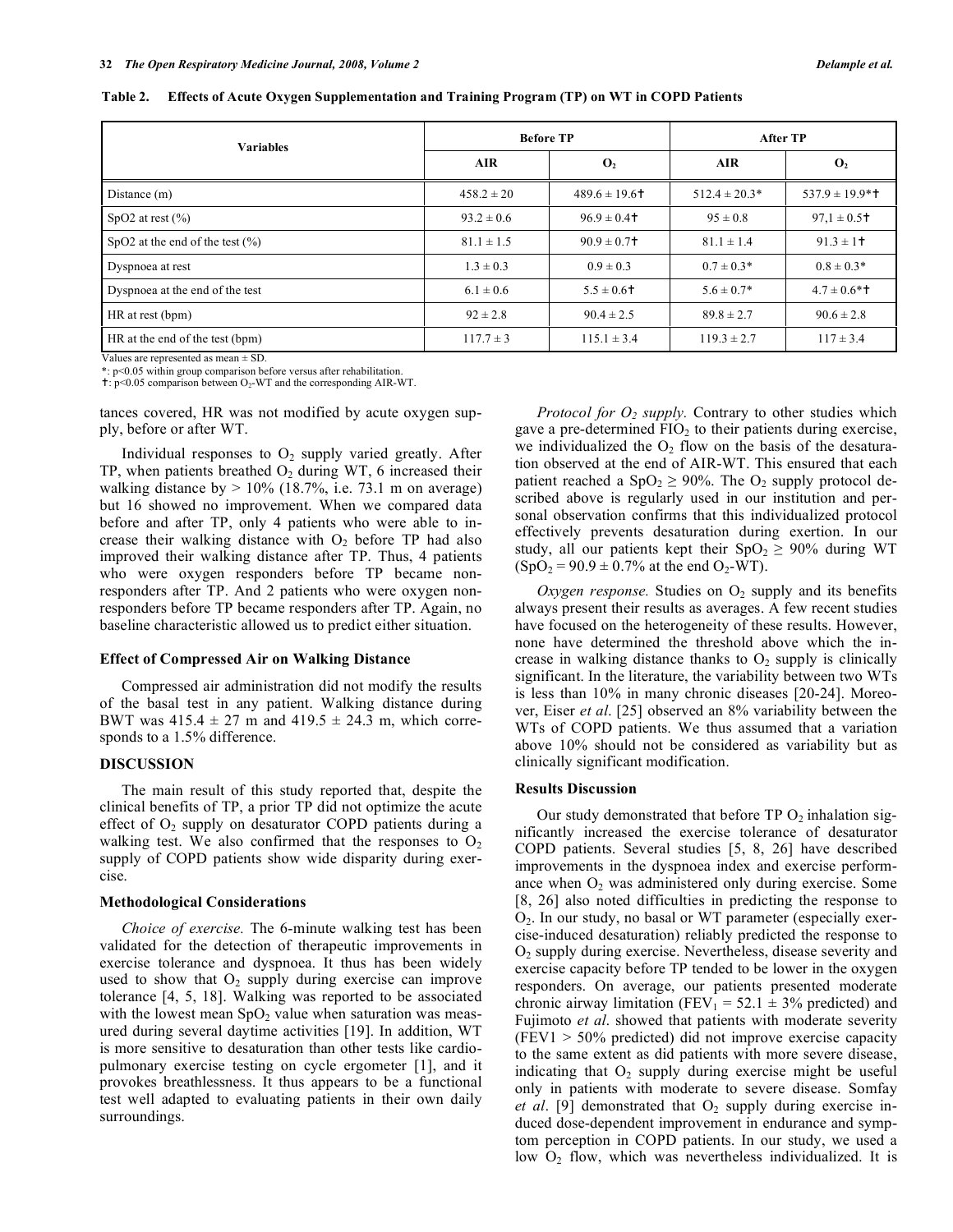possible that in these conditions, the response to  $O_2$  during exercise is less remarkable and not so clinically significant. But in our case, we observed the real effects of acute  $O_2$  supplementation as it is prescribed in medical institutions.

 Most studies have reported a wide range of individual responses to  $O_2$ , as did ours. It must be emphasized that the effects of hyperoxia are multifactorial and involve many integrated mechanisms. During  $O_2$  breathing in this study, the end  $O<sub>2</sub>$ -WT heart rate was similar to air-WT despite the greater distances covered by the patients. In addition, acute  $O<sub>2</sub>$  supply significantly reduced perceived dyspnoea at the end of WT. Jolly *et al*. [7] suggested that cardiovascular limitation could be implicated in the response to  $O<sub>2</sub>$  during exercise. Moreover, in addition to the diffusion limitation in the lung, a diffusion limitation at the level of the skeletal muscles may be present [27]. Supplemental  $O_2$  may thus fail to enhance muscle  $O_2$  utilization during exercise in COPD patients with peripheral muscle weakness [28]. One hypothesis to explain our heterogeneous responses is thus that in hyperoxic conditions, the above-mentioned mechanisms are involved but to different degrees in each patient.

On average, the response to  $O_2$  supply during exercise was not modified by TP. Although we observed an effect of  $O<sub>2</sub>$  after TP on walking distance and dyspnoea, the combination of prior TP and acute  $O_2$  supply during exercise had no cumulative effect on the exercise tolerance of COPD patients who present exercise-induced desaturation. TP was, however, efficient in increasing exercise tolerance. Indeed, after training, the distance walked during WT was statistically and clinically increased and dyspnoea was significantly decreased with a heart rate at the end of the WT similar to that before TP. These results confirm the beneficial effects of individualized training on exercise tolerance in COPD patients. Exercise training induces cardiovascular benefits (with a gain in spontaneous baroreflex sensitivity) [29] and pulmonary benefits. Casaburi *et al*. [12] demonstrated more efficient exercise breathing patterns and lower ventilation (with increase in tidal volume). TP also produces changes in skeletal muscles (increased oxidative metabolism activity and mean fibre area) [13, 30]. In summary, TP improves exercise tolerance by inducing central (cardiopulmonary) and peripheral (peripheral skeletal muscle) adaptations. The success of  $O_2$  supply is also likely to depend on its net effects on cardiopulmonary and peripheral muscle functions [31]. As no cumulative effect of TP plus acute  $O_2$  supplementation was seen, we can hypothesize that the training modalities of our TP led to central adaptations but could not be adjusted enough to induce peripheral adaptations. More resistance training in this TP would probably induce peripheral adaptations more efficiently since little demand is placed on the cardiopulmonary system [32] during this type of exercise, making it well tolerated by COPD patients. But possibly we did not observe a greater response to  $O_2$  after TP because the effects of TP far exceeded the acute effects of  $O_2$ . Many factors account for the absence of a cumulative effect of training and  $O_2$  supply during exercise. The contribution of exercise-induced desaturation to exercise limitation is still uncertain, and the mechanisms by which  $O_2$  affects exercise tolerance are complex. The present study confirmed previous reports that showed that the acute effects of  $O_2$ , as well as the effects of training, do not correlate with lung function parameters or blood gas values at rest or during exercise [4, 33,

34]. Furthermore, in the present study, the acute effects of  $O<sub>2</sub>$ did not predict the effects of training in individual subjects. Hence, patients with a poor response to  $O_2$  are not necessarily poor candidates for training. These findings suggest that oxygen and training may influence exercise tolerance by different mechanisms.

 In summary, this study confirmed the great heterogeneity in responses to  $O_2$  supply during exercise, with approximately 35% of our COPD patients improving their exercise tolerance. The training program did not modify this response to  $O_2$ , suggesting that efficient  $O_2$  utilization does not depend on muscular and central benefits of TP. Moreover, basal parameters and exercise-desaturation do not seem to be reliable criteria for selecting those patients who will most benefit from  $O<sub>2</sub>$  during activities. As the response to this therapy is unpredictable, every patient should be individually evaluated.

#### **REFERENCES**

- [1] Poulain M, Durand F, Palomba B, *et al*. 6-minute walk testing is more sensitive than maximal incremental cycle testing for detecting oxygen desaturation in patients with COPD. Chest 2003; 123(5): 1401-7.
- [2] Turner SE, Eastwood PR, Cecins NM, Hillman DR, Jenkins SC. Physiologic responses to incremental and self-paced exercise in COPD: a comparison of three tests. Chest 2004; 126(3): 766-73.
- [3] Bradley JM, Lasserson T, Elborn S, Macmahon J, O'Neill B. A systematic review of randomized controlled trials examining the short-term benefit of ambulatory oxygen in COPD. Chest 2007; 131(1): 278-85.
- [4] Davidson AC, Leach R, George RJ, Geddes DM. Supplemental oxygen and exercise ability in chronic obstructive airways disease. Thorax 1988; 43(12): 965-71.
- [5] Dean NC, Brown JK, Himelman RB, Doherty JJ, Gold WM, Stulbarg MS. Oxygen may improve dyspnea and endurance in patients with chronic obstructive pulmonary disease and only mild hypoxemia. Am Rev Respir Dis 1992 ; 146(4): 941-5.
- [6] O'Donnell DE, D'Arsigny C, Webb KA. Effects of hyperoxia on ventilatory limitation during exercise in advanced chronic obstructive pulmonary disease. Am J Respir Crit Care Med 2001; 163(4): 892-8.
- [7] Jolly EC, Di Boscio V, Aguirre L, Luna CM, Berensztein S, Gene RJ. Effects of supplemental oxygen during activity in patients with advanced COPD without severe resting hypoxemia. Chest 2001; 120(2): 437-43.
- [8] Fujimoto K, Matsuzawa Y, Yamaguchi S, Koizumi T, Kubo K. Benefits of oxygen on exercise performance and pulmonary hemodynamics in patients with COPD with mild hypoxemia. Chest 2002; 122(2): 457-63.
- [9] Somfay A, Porszasz J, Lee SM, Casaburi R. Dose-response effect of oxygen on hyperinflation and exercise endurance in nonhypoxaemic COPD patients. Eur Respir J 2001; 18(1): 77-84.
- [10] Dewan NA, Bell CW. Effect of low flow and high flow oxygen delivery on exercise tolerance and sensation of dyspnea. A study comparing the transtracheal catheter and nasal prongs. Chest 1994; 105(4): 1061-5.
- [11] Longo AM, Moser KM, Luchsinger PC. The role of oxygen therapy in the rehabilitation of patients with chronic obstructive pulmonary disease. Am Rev Respir Dis 1971; 103(5): 690-7.
- [12] Casaburi R, Porszasz J, Burns MR, Carithers ER, Chang RS, Cooper CB. Physiologic benefits of exercise training in rehabilitation of patients with severe chronic obstructive pulmonary disease. Am J Respir Crit Care Med 1997; 155(5): 1541-51.
- [13] Maltais F, LeBlanc P, Simard C, *et al*. Skeletal muscle adaptation to endurance training in patients with chronic obstructive pulmonary disease. Am J Respir Crit Care Med 1996; 154(2 Pt 1): 442-7.
- [14] Vallet G, Ahmaidi S, Serres I, *et al*. Comparison of two training programmes in chronic airway limitation patients: standardized versus individualized protocols. Eur Respir J 1997; 10(1): 114-22.
- [15] Casaburi R, Patessio A, Ioli F, Zanaboni S, Donner CF, Wasserman K. Reductions in exercise lactic acidosis and ventilation as a result